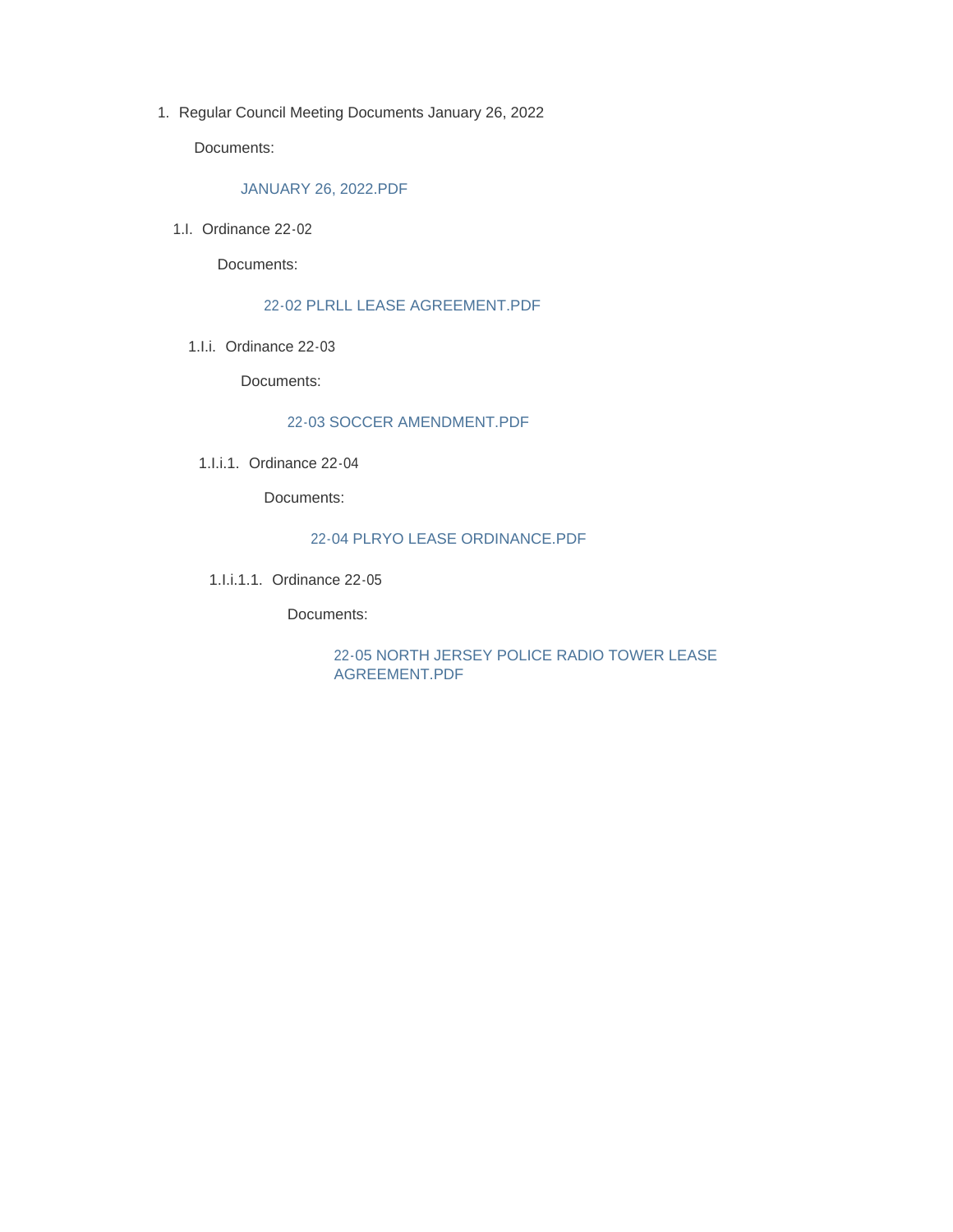### **AGENDA REGULAR MEETING January 26, 2022**

The following is the Agenda for the Regular Council Meeting of the Borough of Pompton Lakes Mayor and Council, a Municipal Corporation in the County of Passaic. The Meeting will begin at 7:30pm on January 26, 2022 in the Municipal Building. Consistent with the New Jersey Open Public Meetings Act, the Meeting will be opened for public comments. Public comments may be made at designated times during the meeting and may be submitted in writing to be read aloud during the meeting. Comments to be read at the meeting must be submitted at least 24 hours prior to the meeting by email or to the Clerk's office at 25 Lenox Avenue, Pompton Lakes, NJ and must be of a length that can reasonably be read within the time limit for public comment.

**1. CALL TO ORDER** – Mayor Michael Serra

# **PRAYER**

# **SALUTE TO FLAG**

**STATEMENT OF COMPLIANCE**: "In conformance with the Open Public Meetings Law, Public Law 1975, Chapter 231, adequate notice of this Meeting setting forth the time, date, place and purpose of this regular Meeting through notice posted on the Bulletin Board in the Municipal Building, mailed to all who had requested and paid for same, and published in the Suburban Trends.

**ROLL CALL:** Mayor Michael Serra

 Council President Jennifer Polidori Councilman William Baig Councilman Bobby Cruz Councilman Erik DeLine Councilwoman Maria Kent Councilman Ekamon Venin

# **Borough Officers:**

Mark J. Semeraro, Borough Attorney Kevin Boyle, Borough Administrator Elizabeth Brandsness, Municipal Clerk

# **MAYOR PRESENTATIONS AND UPDATES:**

# *OATH OF OFFICE* **– Special Police Officers**

# **2. MEETING OPEN FOR PUBLIC COMMENTS:**

Motion to open the Meeting for Public Comments\_\_\_Second\_\_\_All in favor\_\_\_Nays\_\_\_ Motion to close the Meeting for Public Comments\_\_\_Second\_\_\_All in favor\_\_\_Nays\_\_\_

# **3. APPROVAL OF MINUTES:**

Motion to approve the following Minutes\_Second\_\_. All in favor\_\_\_, Nays\_\_\_.

Regular Meeting Minutes January 12, 2022

**4**. **AUTHORIZED BILLS AND CLAIMS**: Motion to approve the following Bill Lists \_\_\_Second\_\_\_. All in favor\_\_\_Nays\_\_\_.

| <b>Current Fund</b>        | \$6,776,841.54   |
|----------------------------|------------------|
| Capital Fund               | 252,320.72<br>\$ |
| <b>Recreation Trust</b>    | 9,054.26<br>\$   |
| Unemployment               | \$               |
| Dog Trust Account          | \$<br>73.20      |
| <b>Other Trust Account</b> | 57,510.00<br>S   |
| Clerk's Account            | \$               |
| <b>Open Space Trust</b>    | 5,061.50         |

# **5. PRESENTATION OF PETITIONS:**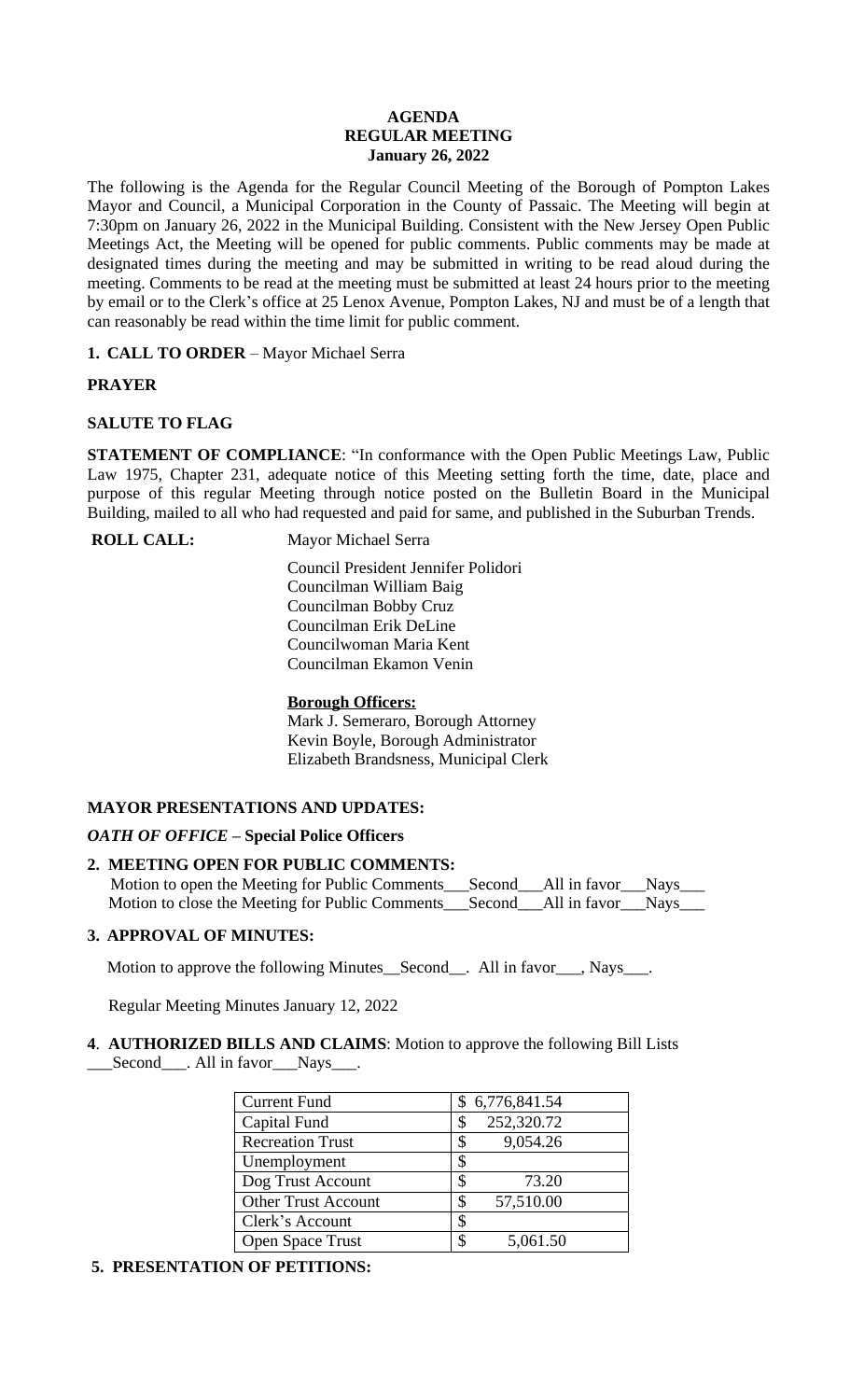#### **6. CONSENT AGENDA – RESOLUTIONS**:

*(Does Any Councilperson Require Any Consent Agenda Item To Be Pulled For Separate Actions?)*

**WHEREAS,** the Mayor and Council of the Borough of Pompton Lakes has reviewed the Consent Agenda consisting of various proposed Resolutions; and

**WHEREAS**, the Mayor and Council of the Borough of Pompton Lakes **(***does / does not***)** desire to remove Resolutions for individual action from that Agenda.

**NOW, THEREFORE, BE IT RESOLVED** that the following resolutions on the Consent Agenda are hereby approved:

- 1. Resolution 22-77 Authorizing Refund Of Tax Over Payment Block 3000 Lot 31
- 2. Resolution 22-78 Authorizing Refund Of Outside Lien Block 9515 Lot 2
- 3. Resolution 22-79 Award Of A Bid For 9 Foot Western Snow Plow With Installation To Van Dine's Four Wheel Center, Inc. Under State Contract T-0085 In The Amount Of \$7,240.02
- 4. Resolution 22-80 Certifying Tax Reimbursement Under The Recycling Enhancement Act Of 2007
- 5. Resolution 22-81 Accepting The Resignation Of Dawn Gosson From The Pompton Lakes Police Department
- 6. Resolution 22-82 Authorizing The Borough Administrator To Execute A Settlement Agreement With The N.J.D.E.P. In The Amount Of \$9,375.00

Motion to approve the Resolutions\_\_\_, Second\_\_\_. All in favor\_\_\_, Nays\_\_\_.

#### **7. RESOLUTIONS FOR SEPARATE ACTION (ROLL CALL)**

- **8. INTRODUCTION OF ORDINANCES–FIRST READING AND INTRODUCTION:**  *(Ordinance will be presented for second reading and final adoption on , 2022)*
- **9. ORDINANCES FOR SECOND READING AND FINAL ADOPTION:**

 *(These Ordinances have been advertised and posted on the Municipal Bulletin Board)*

## **ORDINANCE 22-02**

# **AN ORDINANCE AUTHORIZING THE MAYOR AND BOROUGH CLERK TO EXECUTE A LEASE AMENDMENT WITH THE POMPTON LAKES RIVERDALE LITTLE LEAGUE INC.**

Motion to open the Meeting for public comments on Ordinance #22-02 \_\_\_, Second\_\_\_. All in favor\_\_\_, Nays\_\_\_\_.

Motion to close the Meeting for public comments on Ordinance #22-02\_\_\_, Second\_\_\_. All in favor<sub>\_\_\_\_</sub>, Nays\_\_\_

Motion to approve Ordinance #22-02 for Final Adoption\_\_\_, Second\_\_\_.

Roll Call:

#### **ORDINANCE 22-03**

### **AN ORDINANCE AUTHORIZING THE MAYOR AND BOROUGH CLERK TO EXECUTE A LEASE AMENDMENT WITH THE POMPTON LAKES RIVERDALE SOCCER ASSOCIATION, INC.**

Motion to open the Meeting for public comments on Ordinance #22-03 \_\_\_, Second\_\_\_. All in favor\_\_\_, Nays\_\_\_.

Motion to close the Meeting for public comments on Ordinance #22-03\_\_\_, Second\_\_\_. All in favor\_\_\_, Nays\_\_\_.

Motion to approve Ordinance #22-03 for Final Adoption\_\_\_, Second\_\_\_.

Roll Call: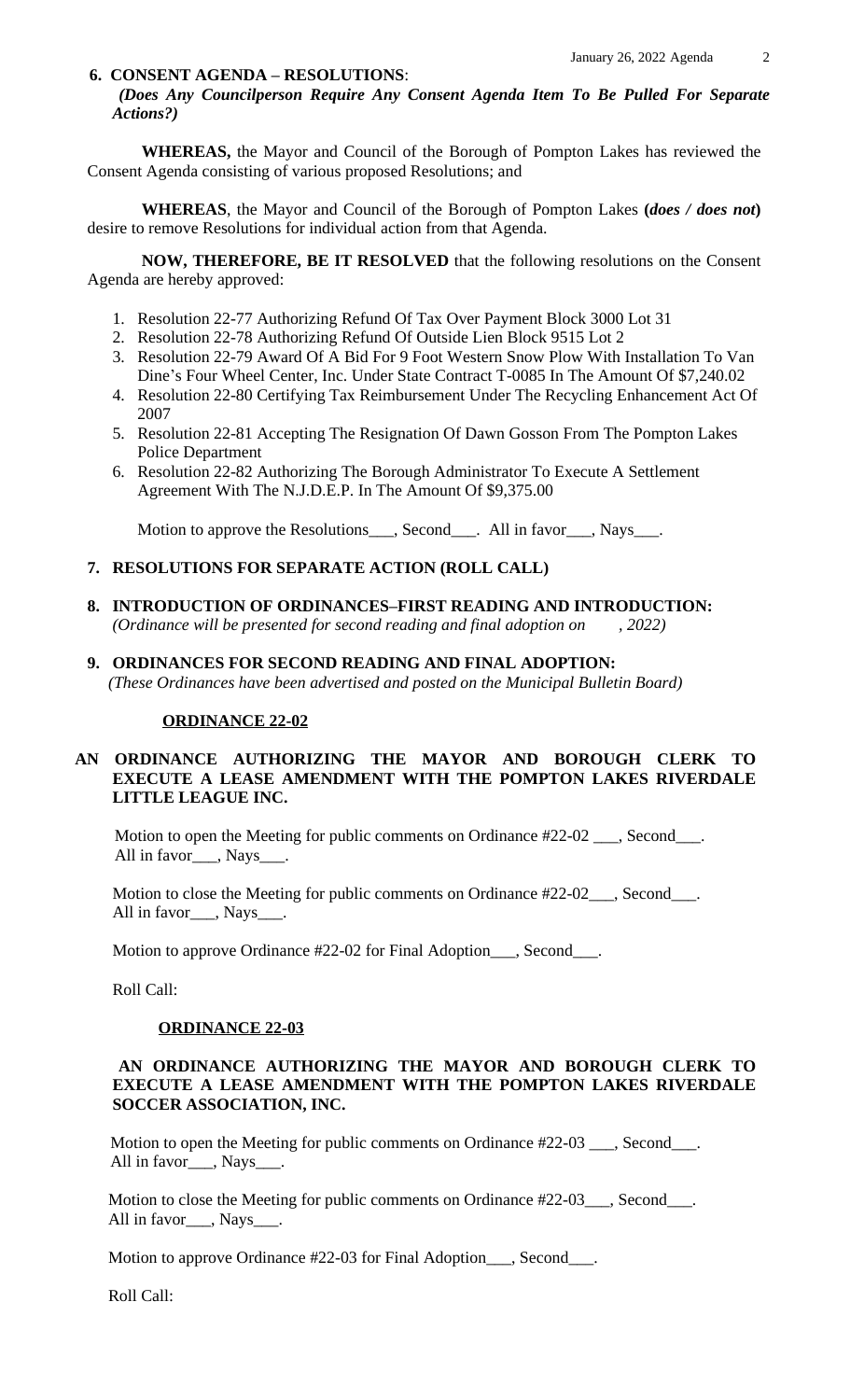#### **ORDINANCE 22-04**

### **AN ORDINANCE AUTHORIZING THE MAYOR AND BOROUGH CLERK TO EXECUTE A LEASE AMENDMENT WITH THE POMPTON LAKES YOUTH ORGANIZATION, INC.**

Motion to open the Meeting for public comments on Ordinance #22-04 \_\_\_, Second\_\_\_. All in favor , Nays .

Motion to close the Meeting for public comments on Ordinance #22-04\_\_\_, Second\_\_\_. All in favor\_\_\_, Nays\_\_\_.

Motion to approve Ordinance #22-04 for Final Adoption\_\_\_, Second\_\_\_.

Roll Call:

#### **ORDINANCE 22-05**

### **AN ORDINANCE AUTHORIZING THE MAYOR AND BOROUGH CLERK TO EXECUTE TOWER LEASE AGREEMENT AND REPEATER UTILIZATION AGREEMENT WITH NORTH JERSEY POLICE RADIO ASSOCIATION PURSUANT TO NJSA 40A:12-5 (a)(1)**

Motion to open the Meeting for public comments on Ordinance #22-05 \_\_\_, Second\_\_\_. All in favor\_\_\_, Nays\_\_\_.

Motion to close the Meeting for public comments on Ordinance #22--05\_\_\_, Second\_\_\_. All in favor\_\_\_, Nays\_

Motion to approve Ordinance #22-05 for Final Adoption\_\_\_, Second\_\_\_.

Roll Call:

#### **ORDINANCE 22-06**

### **AN ORDINANCE AMENDING CHAPTER 7, SECTION 7-30, "TURN PROHIBITIONS" , OF THE MUNICIPAL CODE OF THE BOROUGH OF POMPTON LAKES TO ADD A LEFT TURN PROHIBITION FROM BABCOCK PLACE ONTO WANAQUE AVENUE**

Motion to open the Meeting for public comments on Ordinance #22-06 \_\_\_, Second\_\_\_. All in favor\_\_\_, Nays\_\_\_.

Motion to close the Meeting for public comments on Ordinance #22-06\_\_\_, Second\_\_\_. All in favor\_\_\_, Nays\_\_\_.

Motion to approve Ordinance #22-06 for Final Adoption\_\_\_, Second\_\_\_.

Roll Call:

### **10. MAYOR REPORT:**

**Motion** to appoint Neal Galletta as a Commissioner to the Pompton Lakes Municipal Utilities Authority (term to end January 31, 2027) \_\_\_\_\_, second \_\_\_\_\_.

### **11**. **COUNCIL COMMITTEE REPORTS**:

Council President Polidori:

Councilman Cruz:

Councilman DeLine

Councilwoman Kent: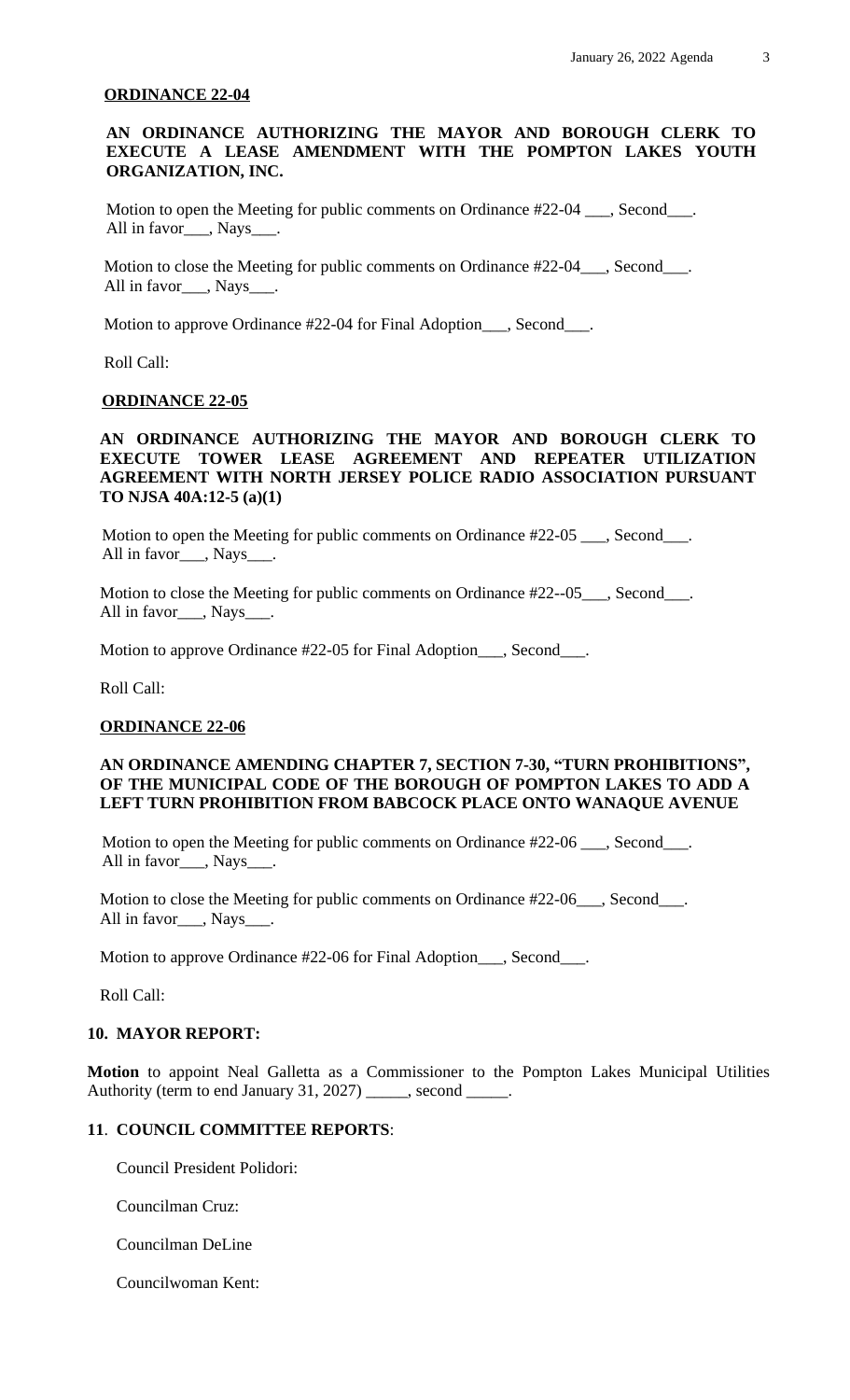Councilman Venin:

Councilman Baig:

## **Professional Reports:**

# **12. TABLED ITEMS**: None

# **13**. **MEETING OPEN FOR PUBLIC COMMENTS**:

 Motion to Open Meeting for Public Comments\_\_Second\_\_All in favor \_\_\_Nays\_\_\_. Motion to Close Meeting for Public Comments\_\_Second\_\_All in favor\_\_\_ Nays\_\_\_.

# **14**. **PRIVILEGE OF THE FLOOR**:

### **15**. **ADJOURN TO EXECUTIVE SESSION WHEN REQUIRED:**

Motion to Adjourn\_\_\_\_Second\_\_\_. All in favor\_\_\_\_Nays\_\_\_.

 **Closed Session Time \_\_\_\_\_ Open Session Time \_\_\_\_\_**

Motion to Open\_\_\_\_Second\_\_\_\_. All in favor\_\_\_Nays\_\_\_.

16. **ADJOURNMENT:** Motion to Adjourn\_\_\_\_Second\_\_\_. All in favor\_\_\_\_Nays\_\_\_\_. Adjourn Time \_\_\_.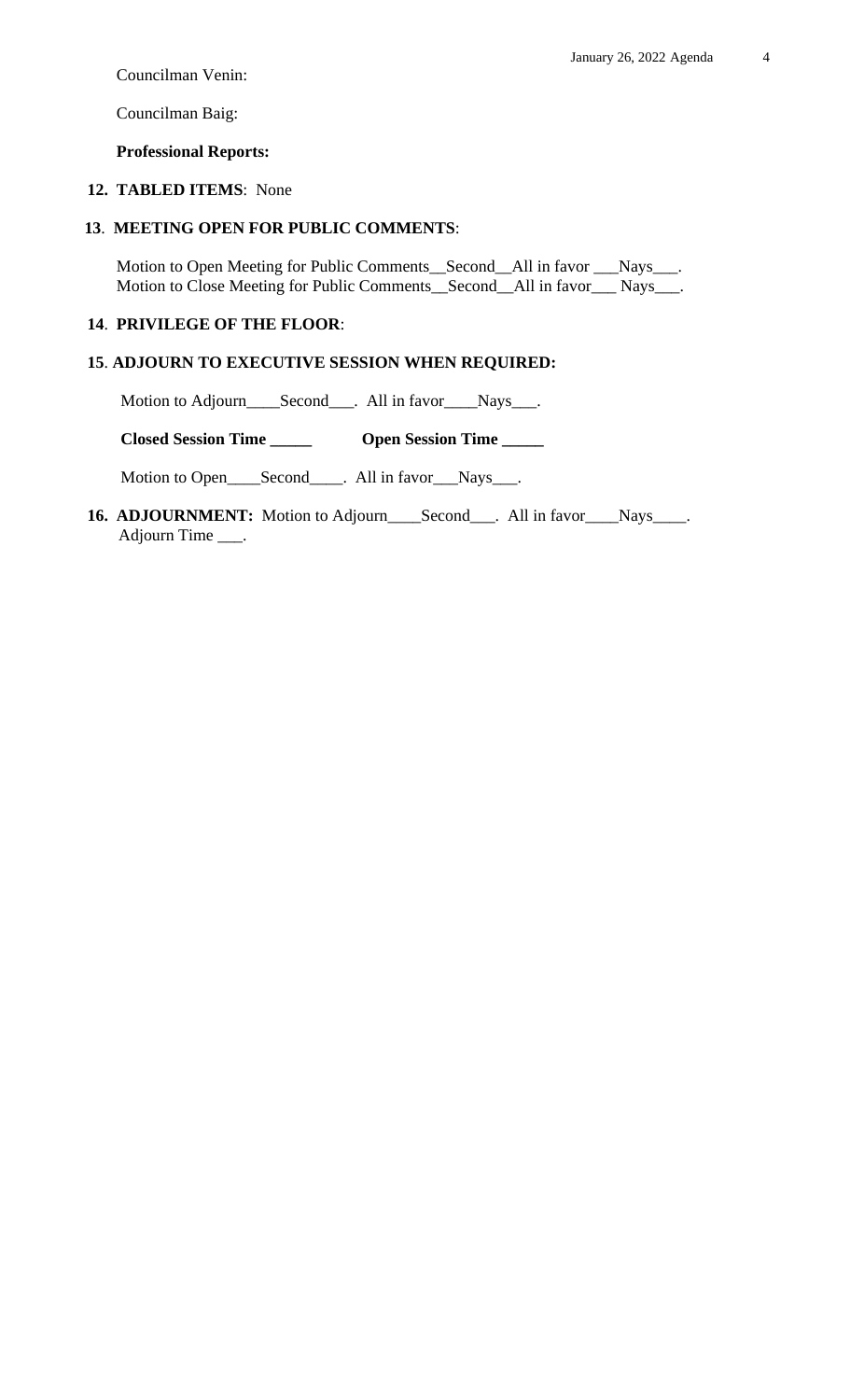# **ORDINANCE #22-02**

# **AN ORDINANCE AUTHORIZING THE MAYOR AND BOROUGH CLERK TO EXECUTE A LEASE AMENDMENT WITH THE POMPTON LAKES RIVERDALE LITTLE LEAGUE, INC.**

**BE IT ORDAINED** by the Mayor and Council of the Borough of Pompton Lakes, County of Passaic and State of New Jersey as follows:

1. The Mayor and Borough Clerk are hereby authorized and directed to execute a lease with the Pompton Lakes Riverdale Little League, Inc. pursuant to NJSA 40A: 12-14 for the use of certain Borough owned property by the Little League for recreational purposes.

2. All ordinances or parts of ordinances or resolutions that are in conflict with the provisions of this Ordinance are repealed to the extent necessary.

3. If any article, section, subsection, term or condition of this Ordinance is declared invalid or illegal for any reason, the balance of the Ordinance shall be deemed severable and shall remain in full force and effect.

4. This Ordinance shall take effect after approval of the Mayor or in accordance with law and publication and passage according to law.

### **NOTICE**

**NOTICE IS HEREBY GIVEN**, that the above Ordinance was introduced at a Reorganization meeting of the Mayor and Borough Council of the Borough of Pompton Lakes, County of Passaic, State of New Jersey held in the Municipal Building on the 5th day of January, 2022 and the same came up for final passage at the regular meeting of the Mayor and Borough Council held on the 26th day of January, 2022 at which time, after persons interested were given the opportunity to be heard concerning said Ordinance, the same was passed and will be in full force and effect in the Borough of Pompton Lakes after approval by the Mayor or in accordance with law.

APPROVED:

\_\_\_\_\_\_\_\_\_\_\_\_\_\_\_\_\_\_\_\_\_\_\_\_\_\_\_ MICHAEL SERRA, MAYOR

\_\_\_\_\_\_\_\_\_\_\_\_\_\_\_\_\_\_\_\_\_\_\_\_\_\_\_\_\_\_ ELIZABETH BRANDSNESS, RMC MUNICIPAL CLERK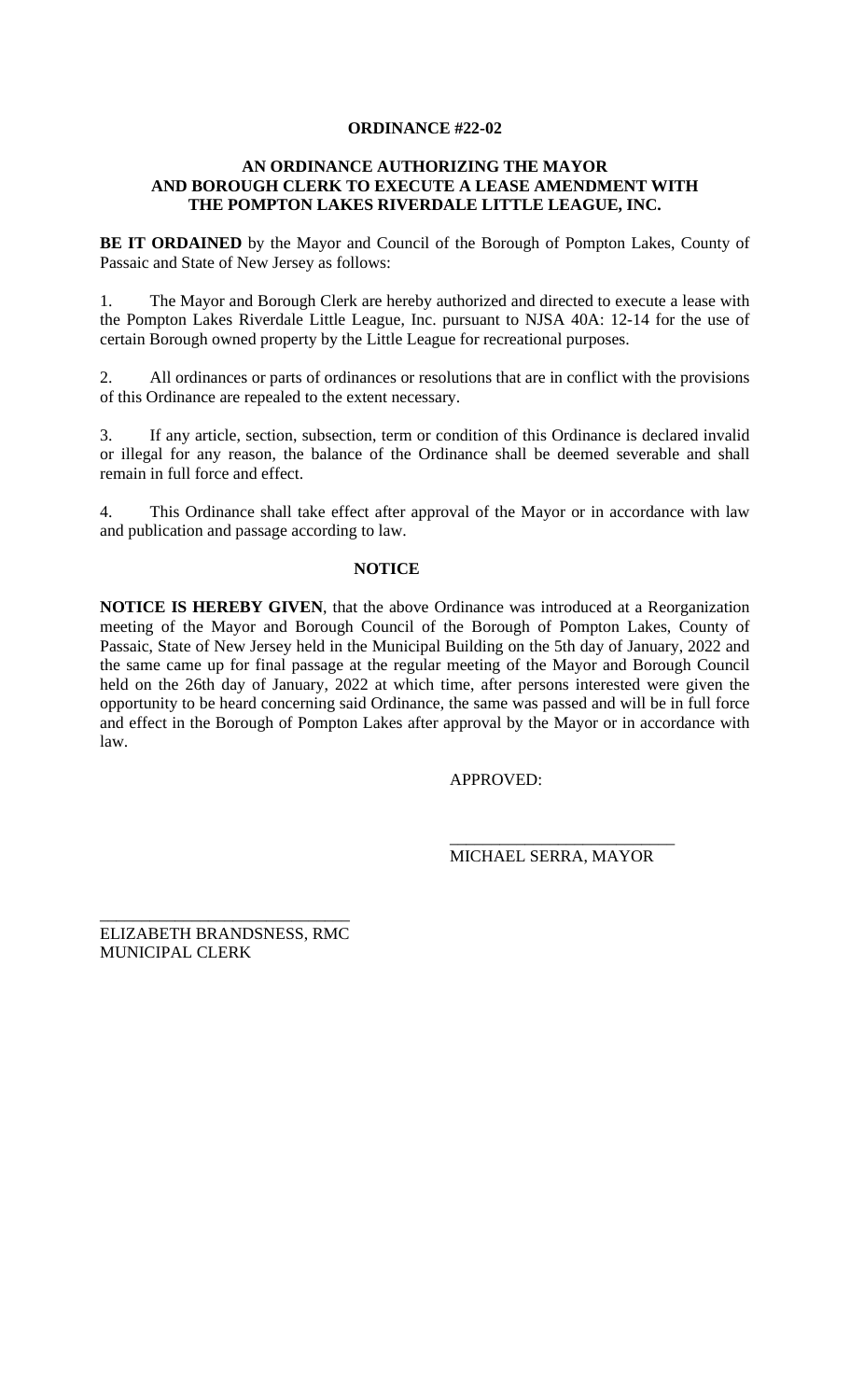#### AMENDMENT

### TO

#### LEASE AGREEMENT

Lessor: Borough of Pompton Lakes

Lessee: Pompton Lakes Riverdale Soccer Association

For \$1.00 and other good and valuable consideration, the receipt of which is hereby acknowledged this 5<sup>th</sup> day of January, 2022, the parties agree to amend the lease agreement by and between the parties dated April 10, 2013, as follows:

1. The lease agreement by and between the parties is hereby extended to December 31, 2022.

2. All other provisions of the lease agreement shall remain in full force and effect.

\_\_\_\_\_\_\_\_\_\_\_\_\_\_\_\_\_\_\_\_\_\_\_\_\_ \_\_\_\_\_\_\_\_\_\_\_\_\_\_\_\_\_\_\_\_\_\_\_\_\_

Borough of Pompton Lakes Pompton Lakes Riverdale Soccer Assn.

Michael Serra, Mayor

\_\_\_\_\_\_\_\_\_\_\_\_\_\_\_\_\_\_\_\_\_\_\_\_\_ \_\_\_\_\_\_\_\_\_\_\_\_\_\_\_\_\_\_\_\_\_\_\_\_\_ Elizabeth Brandsness, RMC Municipal Clerk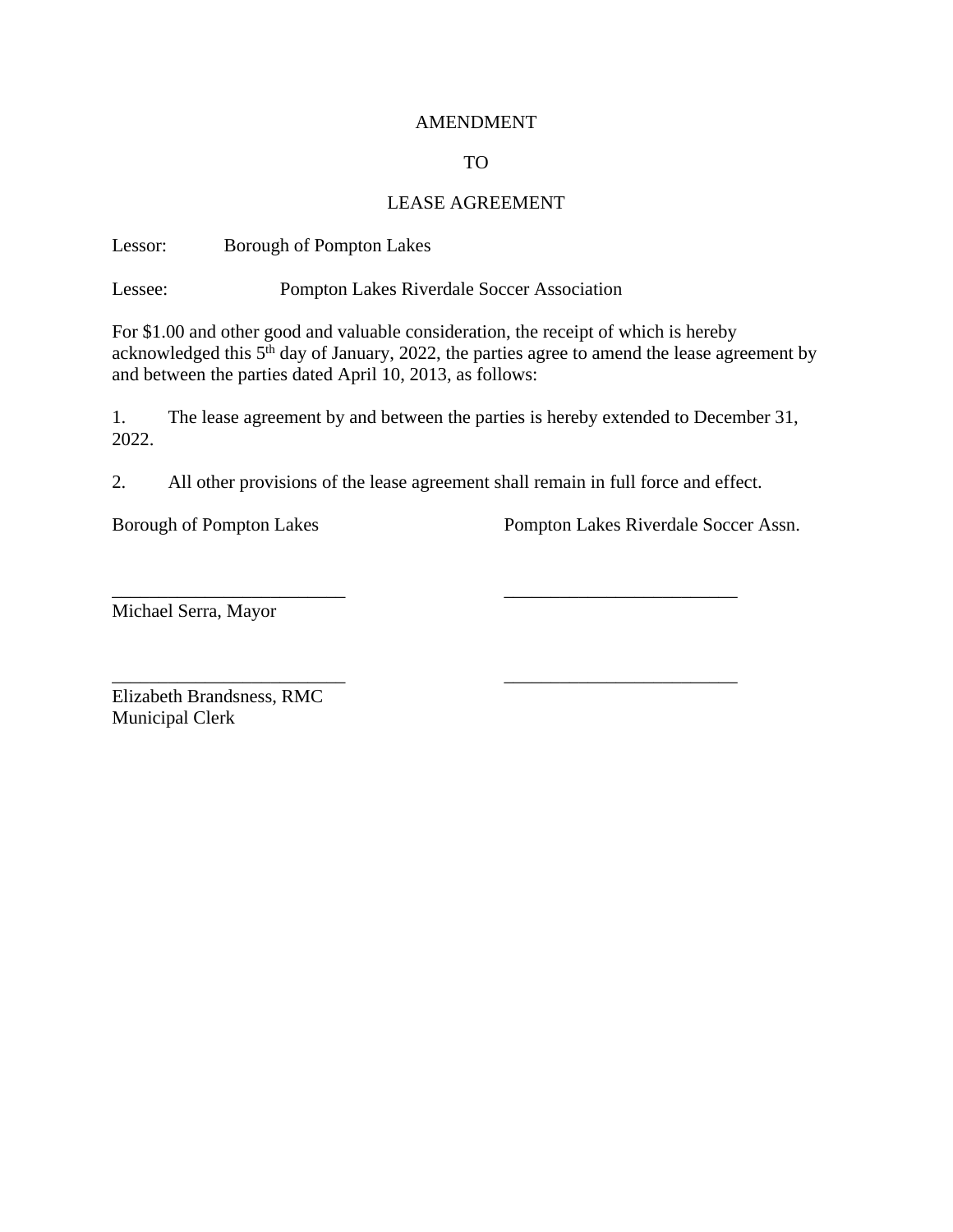# **ORDINANCE #22-04**

# **AN ORDINANCE AUTHORIZING THE MAYOR AND BOROUGH CLERK TO EXECUTE A LEASE AMENDMENT WITH THE POMPTON LAKES YOUTH ORGANIZATION, INC.**

**BE IT ORDAINED** by the Mayor and Council of the Borough of Pompton Lakes, County of Passaic and State of New Jersey as follows:

1. The Mayor and Borough Clerk are hereby authorized and directed to execute a lease with the Pompton Lakes Youth Organization, Inc. pursuant to NJSA 40A: 12-14 for the use of certain Borough owned property by the Pompton Lakes Youth Organization, Inc. for recreational purposes.

2. All ordinances or parts of ordinances or resolutions that are in conflict with the provisions of this Ordinance are repealed to the extent necessary.

3. If any article, section, subsection, term or condition of this Ordinance is declared invalid or illegal for any reason, the balance of the Ordinance shall be deemed severable and shall remain in full force and effect.

4. This Ordinance shall take effect after approval of the Mayor or in accordance with law and publication and passage according to law.

### **NOTICE**

**NOTICE IS HEREBY GIVEN**, that the above Ordinance was introduced at a Reorganization meeting of the Mayor and Borough Council of the Borough of Pompton Lakes, County of Passaic, State of New Jersey held in the Municipal Building on the 5th day of January, 2022 and the same came up for final passage at the regular meeting of the Mayor and Borough Council held on the 26th day of January, 2022 at which time, after persons interested were given the opportunity to be heard concerning said Ordinance, the same was passed and will be in full force and effect in the Borough of Pompton Lakes after approval by the Mayor or in accordance with law.

APPROVED:

\_\_\_\_\_\_\_\_\_\_\_\_\_\_\_\_\_\_\_\_\_\_\_\_ MICHAEL SERRA, MAYOR

ATTEST:

\_\_\_\_\_\_\_\_\_\_\_\_\_\_\_\_\_\_\_\_\_\_\_\_\_\_\_\_\_\_ ELIZABETH BRANDSNESS, RMC MUNICIPAL CLERK